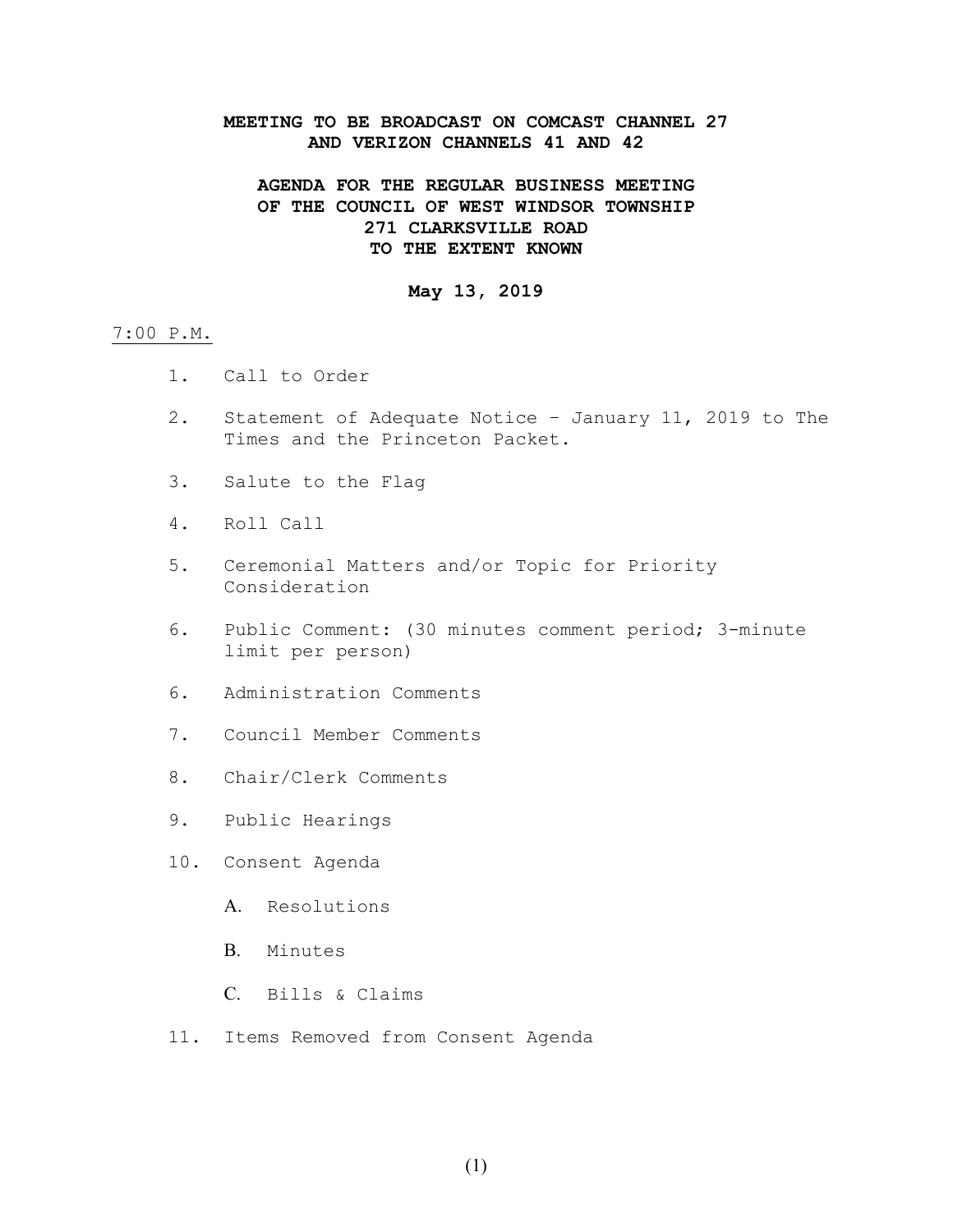- 12. Recommendations from Administration and Council/Clerk
	- 2019-R106 Authorizing the Mayor and Clerk to Execute a Contract with Earle Asphalt Company for the Reconstruction and Resurfacing of Portions of Deerfield Drive, Carnegie Center Drive, and Millbrook Drive - \$328,413.13
	- 2019-R107 Authorizing the Business Administrator to Execute an Authorization Letter to Crown Castle for Site Work (Trench) on Municipal Property (Block 10, Lot 11; Police Facility Cell Tower) to allow 5-G upgrades for Sprint
	- 2019-R108 Authorizing the Chief Financial Officer to Increase the Contract with Morton Salt, for 2918 by \$50,000.00 for a Total Not to Exceed of \$230,000.00
	- 2019-R109 Authorizing the Mayor and Clerk to Execute and Agreement with Westwinds Homeowners Association for Reimbursement of 2016 and 2017 Snow Removal Costs – Snow Trust (2016) \$796.46; Snow Trust (2017) \$1,058.80
	- 2019-R110 Authorizing the Mayor and Clerk to Execute a Memorandum of Understanding to accept the donation of the following equipment: one DJI M210 Drone and four DJI Mavic Enterprise Drones from the West Windsor PBA 271
	- 2019-R111 Requesting the Commissioner of the New Jersey Department of Transportation to Grant a Six Month Extension of Time for Award of the Project Known as Wallace Road Pedestrian Safety Improvement Project
	- 2019-R112 Supporting the New Jersey Department of Transportation's Plan for the Alexander Road Bridge Replacement Project over the Delaware & Raritan Canal
- 13. Introduction of Ordinances
- 14. Additional Public Comment (three-minute limit per person)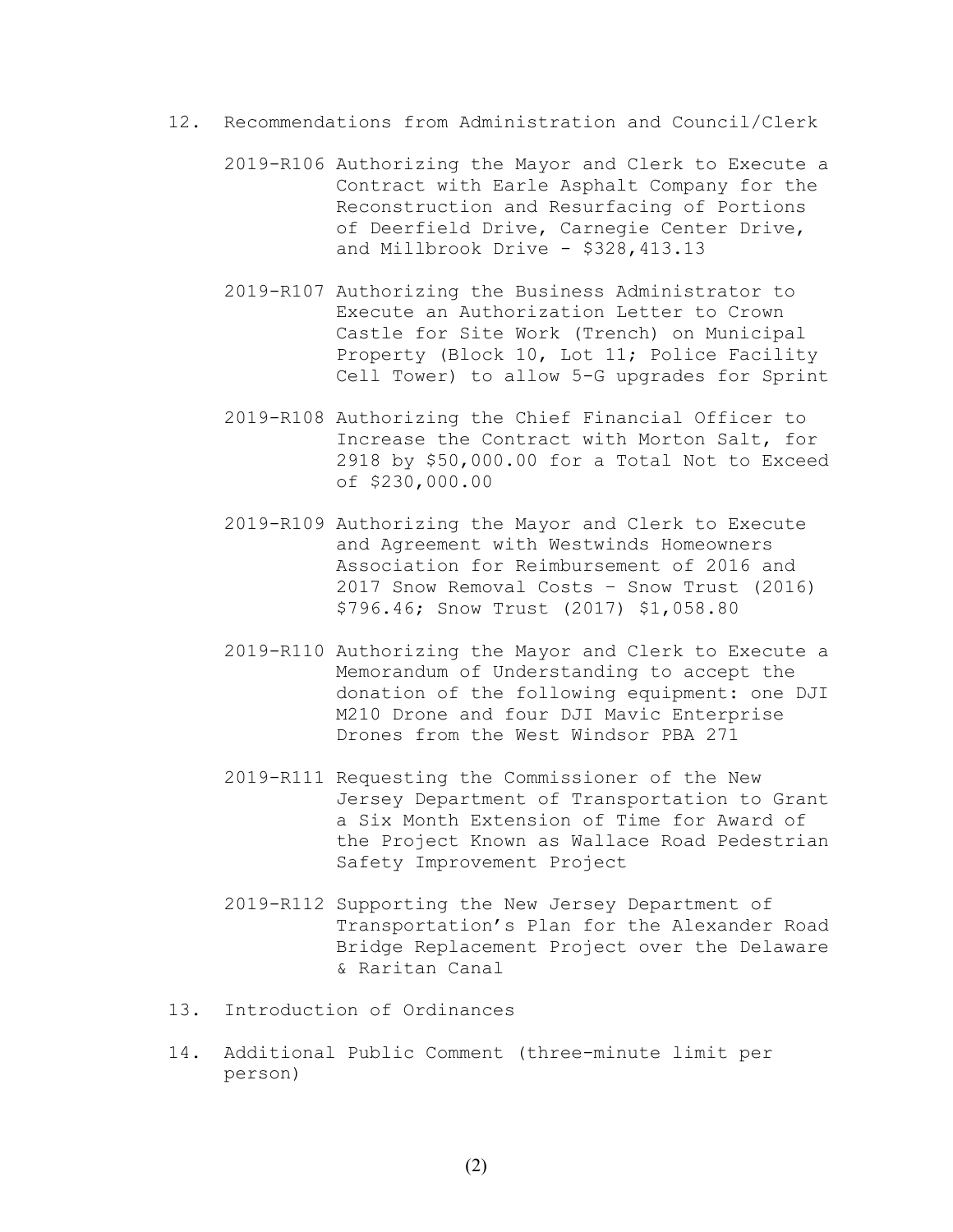- 15. Council Reports/Discussion/New Business
- 16. Administration Updates
- 17. Closed Session
- 18. Adjournment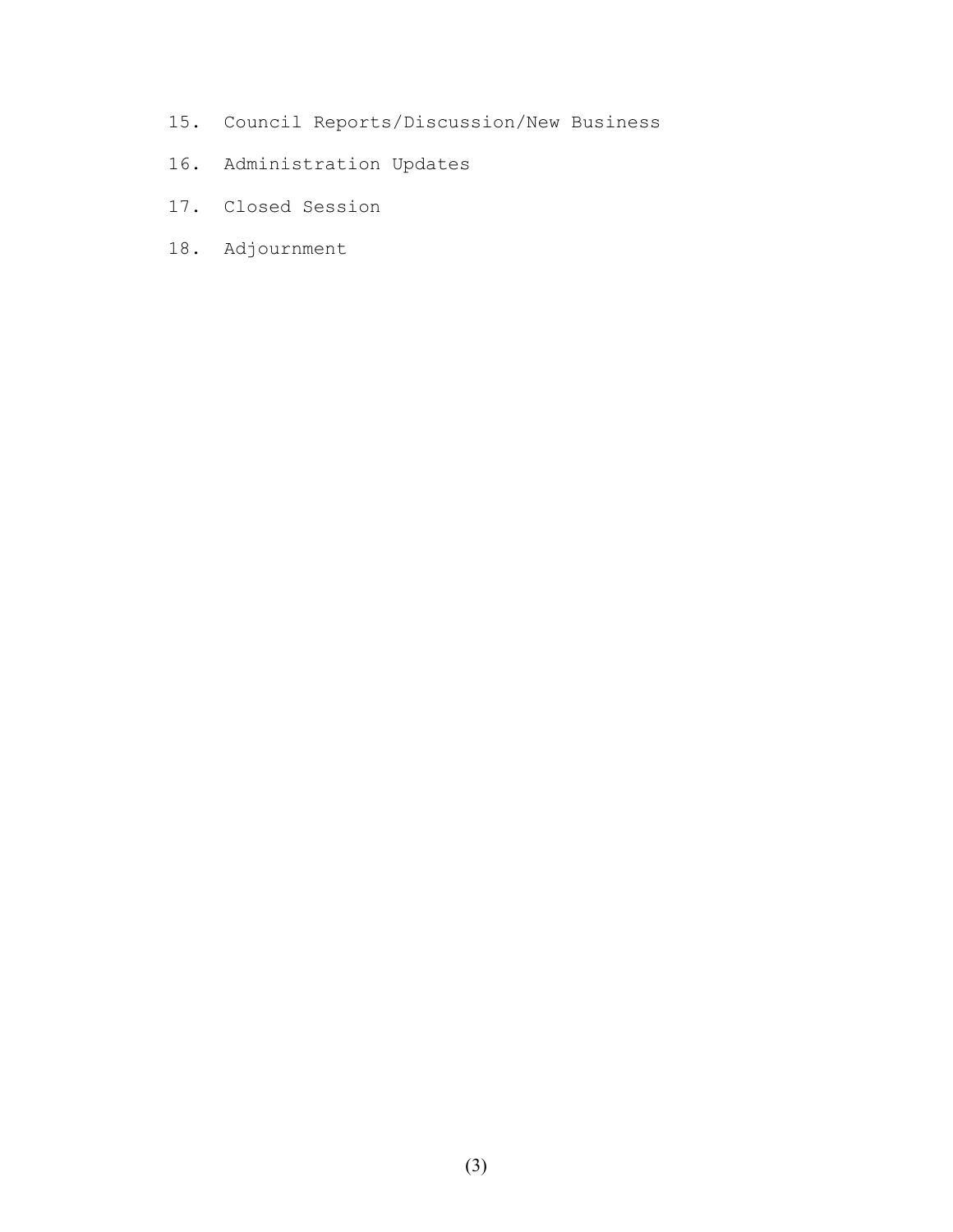- WHEREAS, the Township of West Windsor has determined the need to reconstruct and resurface portions of Deerfield Drive, Carnegie Center Drive, and Millbrook Drive within the Township; and WHEREAS, said contracts were put out to public bid seeking bids for this project, and said bids were opened on Thursday, April 25, 2019; and
- WHEREAS, the Township has received two (2) bids from the following bidders:

| Company                  | Base Bid     |  |  |
|--------------------------|--------------|--|--|
| Earle Asphalt Company    | \$328,413.13 |  |  |
| Jersey Construction Inc. | \$369,186.52 |  |  |

- WHEREAS, the Township staff has reviewed all bids and determined that the lowest responsible and responsive bid, was submitted by Earle Asphalt Company; and
- WHEREAS, Certification of Funds has been received from the Chief Financial Officer and funds for said contract are available in the following line item appropriation accounts:

| Annual Residential Road Improvement Program | 405-2016-09 005       | \$18,949.82  |
|---------------------------------------------|-----------------------|--------------|
| Account Title                               | <b>Account Number</b> | Amount       |
| Roadway Improvements                        | 405-2017-21 008       | \$64,917.99  |
| Account Title                               | <b>Account Number</b> | Amount       |
| Roadway Improvements                        | 405-2018-15 012       | \$244,545.32 |
| Account Title                               | Account Number        | Amount       |

NOW, THEREFORE, BE IT RESOLVED, by the Township of West Windsor that the contract for the Reconstruction and Resurfacing of Portions of Deerfield Drive, Carnegie Center Drive, and Millbrook Drive Project be awarded to Earle Asphalt Company, P.O. Drawer 556, Farmingdale, NJ 07727 and the Mayor and Clerk are authorized to execute said contract.

NOW BE IT FURTHER RESOLVED, this contract is awarded pursuant to a fair and open process.

Adopted: May 13, 2019

I hereby certify that the above resolution was adopted by the Township Council of the Township of West Windsor at their meeting held on the 13th day of May 2019.

Gay M. Huber Township Clerk West Windsor Township

 $\mathcal{L}_\text{max}$  , where  $\mathcal{L}_\text{max}$  , we have the set of  $\mathcal{L}_\text{max}$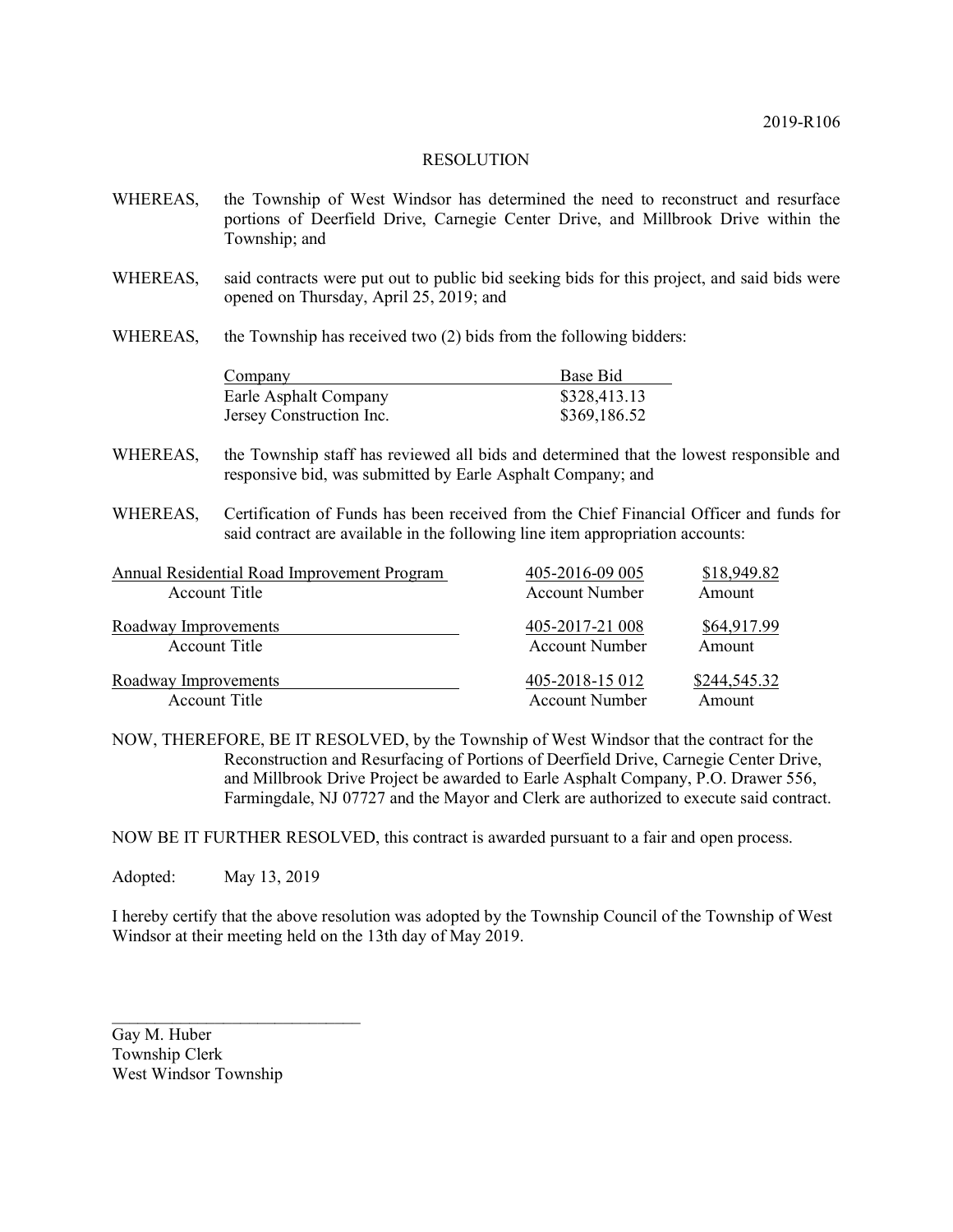- WHEREAS, in June 2000, the Township Council approved a Land Lease Agreement and Communication Tower Agreement with Nassau Tower Holdings, LLC for a ten  $(10)$  year lease period with the option for two  $(2)$ , ten  $(10)$  year renewals; and
- WHEREAS, the Lessee, Crown Castle (formally known as Nassau Tower Holdings, LLC is currently operating under the first ten (10) year extension; and
- WHEREAS, Crown Castle is seeking permission from West Windsor Township to allow Sprint, PCS (a Lessee on the municipal cell tower) to upgrade their equipment to accommodate a 5-G network; and
- WHEREAS, Sprint, PCS, is eager to better serve the public and minimize the amount of cell towers in an area where the Municipal Call Tower currently exists; and
- WHEREAS, the Lessee (Sprint, PCS) plans to modify their equipment by installing underground utilities from Everett Drive to the Municipal Cell Tower on Block 10, Lot 11 (Police Facility); and
- WHEREAS, it would be in the best interest for West Windsor Township to allow Sprint, PCS to install such upgrades.
- NOW, THEREFORE, BE IT RESOLVED by the Township Council of the Township of West Windsor, County of Mercer, State of New Jersey, to authorize the Mayor and/or Township Business Administrator to execute the authorization letter dated February 12, 2019 from Crown Castle.

Adopted May 13, 2019.

I hereby certify that the above Resolution was adopted by the West Windsor Township Council at their meeting held on the  $13<sup>th</sup>$  day of May 2019.

Gay M. Huber Township Clerk West Windsor Township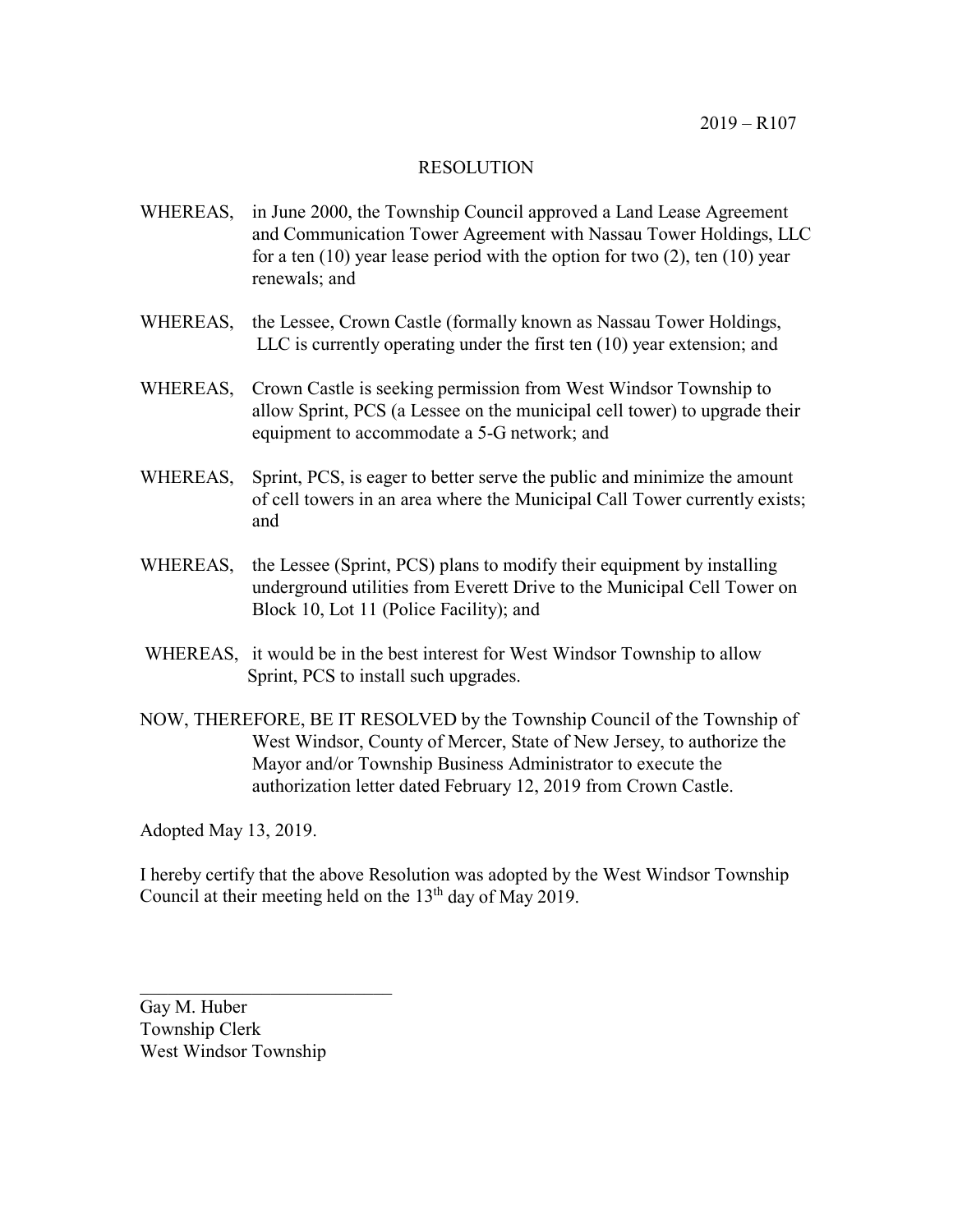- WHEREAS, the Township of West Windsor Council entered into an agreement with Morton Salt as per Resolution 2018-R123 on May 7, 2018 for supply of rock salt and the County of Mercer, acting as Lead Agent for the Mercer County Cooperative Contract Purchasing System CK09MERCER2017-23, legally advertised for supply of rock salt, and on November 29, 2017 received sealed bids; and
- WHEREAS, the Chief Financial Officer has certified that funds will be available in the following account for 2018 and 2019 subject to the adoption of the Municipal Budget:

|        | \$180,000.00               |
|--------|----------------------------|
| 121407 | \$50,000.00<br>\$70,701.79 |
|        | \$59,298.21                |
|        | 105-41-340<br>105-41-340   |

WHEREAS, the Chief Financial Officer has certified that funds will be available in the following account for 2019 subject to the adoption of the Municipal Budget:

| Snow Removal – Salt and Sand 2019 |       | 105-41-340 \$ 50,000.00 |
|-----------------------------------|-------|-------------------------|
|                                   | Total | \$50,000.00             |

NOW, THEREFORE, BE IT RESOLVED by the Township Council of the Township of West Windsor that the Chief Financial Officer is hereby authorized to increase the contract amount to date by \$50,000.00 with Morton Salt to a revised contract amount of \$230,000.00.

Adopted: May 13, 2019

I hereby certify that the above resolution was adopted by the West Windsor Township Council at their meeting held on the 13th day of May, 2019.

Gay M. Huber Township Clerk West Windsor Township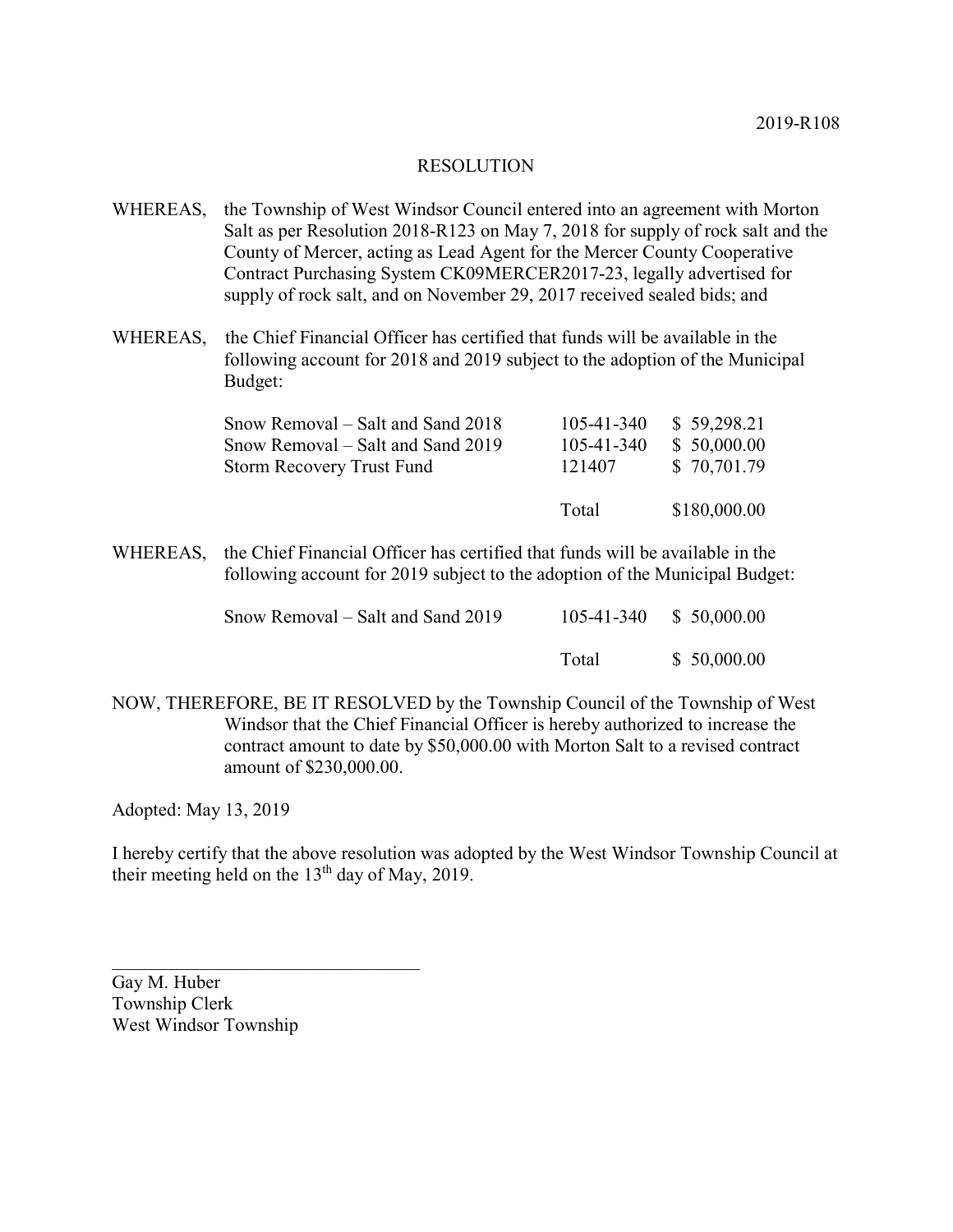|          | WHEREAS, C.299 of P.L. 1989 (NJSA 40:67-23.2 et seq.) establishes a policy and schedule of<br>the reimbursement of costs for refuse and recycling collection and disposal, snow<br>removal and street lighting costs incurred by qualified private communities as<br>defined by the law; and |        |                        |
|----------|----------------------------------------------------------------------------------------------------------------------------------------------------------------------------------------------------------------------------------------------------------------------------------------------|--------|------------------------|
|          | WHEREAS, WestWinds Homeowners Association qualifies as such community; and                                                                                                                                                                                                                   |        |                        |
| WHEREAS, | the Township of West Windsor has agreed to reimburse the above mentioned<br>Condominium and Homeowners for snow removal costs for 2016 and 2017;                                                                                                                                             |        |                        |
| WHEREAS, | funds are available as evidenced by the Chief Financial Officer's certification of<br>funds;                                                                                                                                                                                                 |        |                        |
|          | <b>WestWinds Homeowners Association</b>                                                                                                                                                                                                                                                      |        |                        |
|          | Snow Trust - 2016                                                                                                                                                                                                                                                                            | 121407 | $\mathbb{S}$<br>796.46 |
|          | Snow Trust - 2017                                                                                                                                                                                                                                                                            | 121407 | \$1,058.80             |
|          | Total                                                                                                                                                                                                                                                                                        |        | \$1,855.26             |
|          | NOW, THEREFORE, BE IT RESOLVED by the Township Council of the Township of West                                                                                                                                                                                                               |        |                        |
|          | Windsor, County of Mercer, and State of New Jersey that the Mayor and                                                                                                                                                                                                                        |        |                        |
|          | Township Clerk are hereby authorized to execute agreement with this Association                                                                                                                                                                                                              |        |                        |
|          | to reimburse them for certain snow removal costs pursuant of NJSA 40:67-23.2                                                                                                                                                                                                                 |        |                        |
|          | ET. Seq. in the following amounts.                                                                                                                                                                                                                                                           |        |                        |
|          | WestWinds Homeowners Association                                                                                                                                                                                                                                                             |        |                        |

| <u>West William Hullico Wilchman Americal</u> |        |                         |
|-----------------------------------------------|--------|-------------------------|
| $Show Trust - 2016$                           | 121407 | 796.46<br>$\mathcal{S}$ |
| Snow Trust - 2017                             | 121407 | \$1,058.80              |
| Total                                         |        | \$1,855.26              |
|                                               |        |                         |

Adopted: May 13, 2019

I hereby certify that the above Resolution was adopted by the West Windsor Township Council at their meeting held on the 13th day of May, 2019.

Gay M. Huber Township Clerk West Windsor Township

 $\mathcal{L}_\text{max}$  and  $\mathcal{L}_\text{max}$  and  $\mathcal{L}_\text{max}$  and  $\mathcal{L}_\text{max}$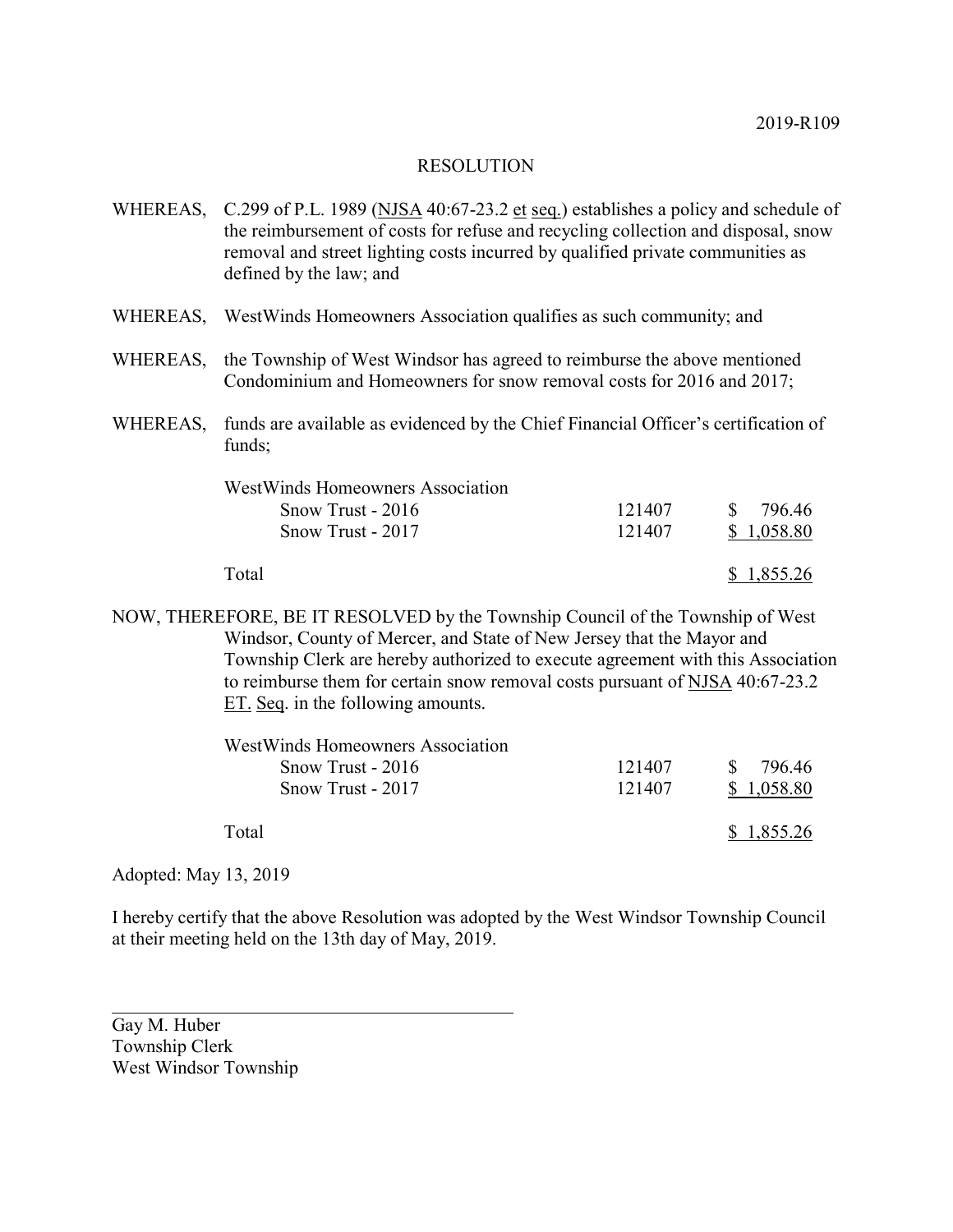- WHEREAS, the West Windsor PBA 271 has four DJI Mavic Enterprise drones and one DJI M210 drone it wishes to make available to the Township of West Windsor; and
- WHEREAS, the drones are new and carry the full manufacturer warranty; and
- WHEREAS, the West Windsor PBA 271 is willing to transfer ownership of these drones to the Township of West Windsor for police use with the understanding and acknowledgement that the drones have not been inspected and certified by the West Windsor PBA 271; and
- WHEREAS, the Township of West Windsor assumes responsibility and liability, licensing, operation, certification and maintenance of the drones; and
- WHEREAS, the Township of West Windsor has agreed to assume responsibility, defend, hold harmless and indemnify the West Windsor PBA 271 for any and all liability for any personal injuries, property damage and/or damage to other vehicles caused by or related to the transfer of ownership of these drones to the Township of West Windsor for the use, possession and control of said drones;
- NOW THEREFORE, BE IT RESOLVED that the Township Council of the Township of West Windsor accepts the donation of the four DJI Mavic Enterprise drones and the one DJI M210 drone "AS IS" Condition; and
- BE IT FURTHER RESOLVED that the Township Council does hereby authorize the Mayor and Clerk to execute Memorandum of Understanding and all documents necessary to effectuate the donation of the drones from the West Windsor PBA 271.

Adopted: May 13, 2019

I hereby certify that the above resolution was adopted by the West Windsor Township Council at their meeting held on the 13th day of May, 2019.

Gay M. Huber Township Clerk West Windsor Township

 $\mathcal{L}_\text{max} = \frac{1}{2} \sum_{i=1}^{n} \frac{1}{2} \sum_{i=1}^{n} \frac{1}{2} \sum_{i=1}^{n} \frac{1}{2} \sum_{i=1}^{n} \frac{1}{2} \sum_{i=1}^{n} \frac{1}{2} \sum_{i=1}^{n} \frac{1}{2} \sum_{i=1}^{n} \frac{1}{2} \sum_{i=1}^{n} \frac{1}{2} \sum_{i=1}^{n} \frac{1}{2} \sum_{i=1}^{n} \frac{1}{2} \sum_{i=1}^{n} \frac{1}{2} \sum_{i=1}^{n} \frac{1$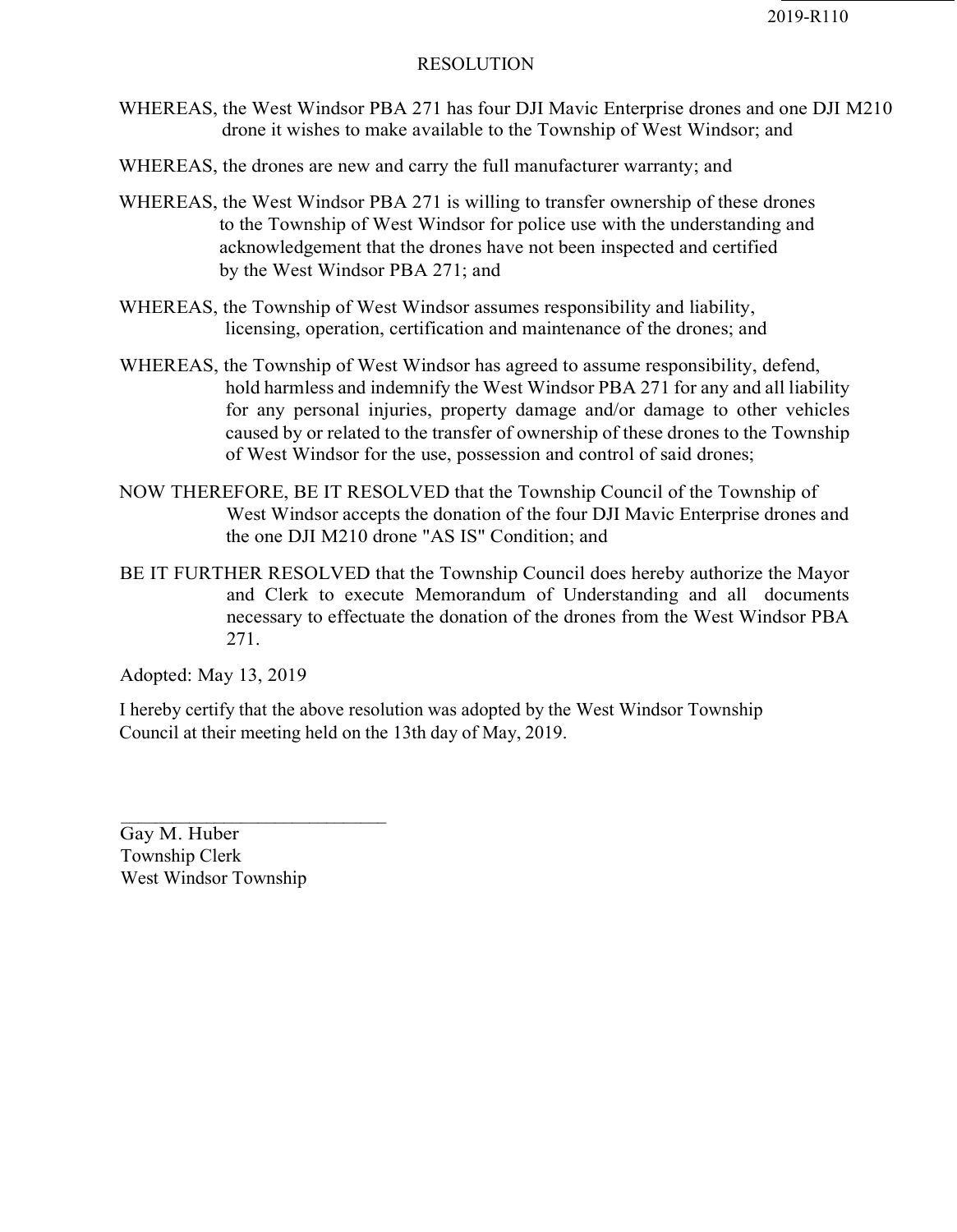- WHEREAS**,** the Township of West Windsor was awarded a Local Aid Grant from the New Jersey Department of Transportation (NJDOT) from Transit Villages 2017 for a project known as "Wallace Road Pedestrian Safety Improvement Project"; and
- WHEREAS**,** under the NJDOT executed agreement guidelines, an extension of time must be requested if a construction contract is not awarded by May 30, 2019; and
- WHEREAS**,** due to unanticipated delays the Township was only able to award a design services consultant contract for Wallace Road Pedestrian Safety Improvement Project in March of 2019; and
- WHEREAS**,** The Township Engineer recommends that a six (6) month time extension be requested from the New Jersey Department of Transportation (NJDOT) for the Township to award a construction contract for the project.
- NOW, THEREFORE, BE IT RESOLVED**,** by the Township Council of West Windsor, County of Mercer, State of New Jersey does hereby request the Commissioner of the New Jersey Department of Transportation (NJDOT) grant a time extension for the award of a construction contract for the project known as "Wallace Road Pedestrian Safety Improvement Project" for six (6) months.

Adopted: May 13, 2019

I hereby certify that the above resolution was adopted by the Township Council of the Township of West Windsor at their meeting held on the 13th day of May 2019.

Gay M. Huber Township Clerk West Windsor Township